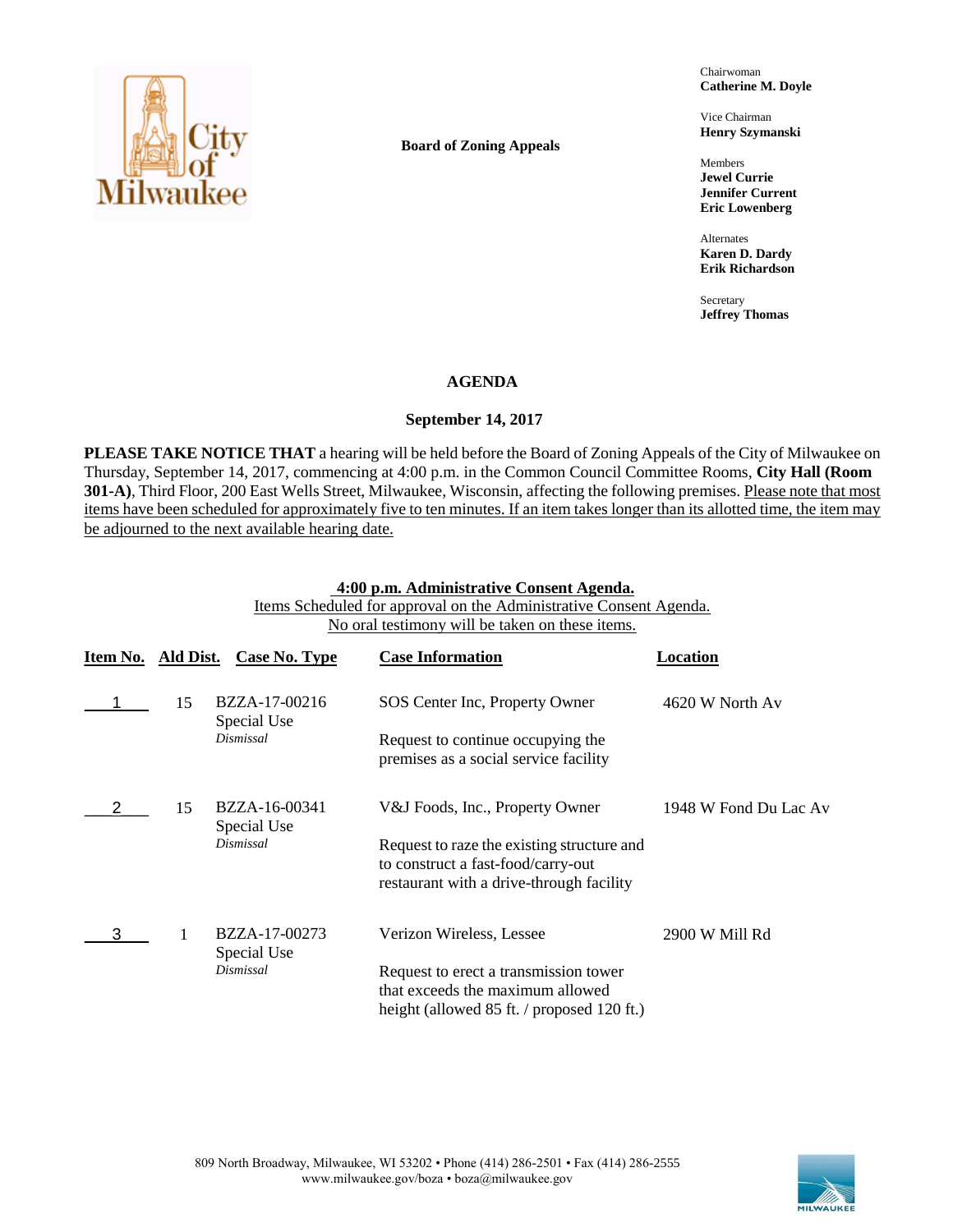| Board of Zoning Appeals, Hearing on Thursday, September 14, 2017 |   |                                                                    |                                                                                                                                                                               |                               |  |
|------------------------------------------------------------------|---|--------------------------------------------------------------------|-------------------------------------------------------------------------------------------------------------------------------------------------------------------------------|-------------------------------|--|
| Item No. Ald Dist.                                               |   | <b>Case No. Type</b>                                               | <b>Case Information</b>                                                                                                                                                       | <b>Location</b>               |  |
|                                                                  |   |                                                                    | 4:00 p.m. Administrative Consent Agenda (continued)<br>Items Scheduled for approval on the Administrative Consent Agenda.<br>No oral testimony will be taken on these items.  |                               |  |
|                                                                  | 1 | BZZA-16-00381<br><b>Dimensional Variance</b><br>Dismissal          | Desiree Loduha, Lessee<br>Request to allow window signs that<br>exceed the maximum allowed area                                                                               | 3622 W Silver Spring Dr       |  |
| 5                                                                | 3 | BZZA-17-00083<br>Use Variance<br>Dismissal                         | Levi Stein, Lessee<br>Request to occupy a portion of the<br>premises as a catering service                                                                                    | 3109 N Lake Dr                |  |
| 6                                                                | 4 | BZZA-16-00486<br><b>Dimensional Variance</b><br>Dismissal          | Peter Wallace, Other<br>Request to erect an off-premise sign that<br>exceeds the maximum allowed area<br>(allowed 50 sq. ft. / proposed 1000 sq.<br>ft.)                      | 1033 N Old World Third St 100 |  |
| 7                                                                | 5 | BZZA-16-00429<br>Special Use<br>Dismissal                          | Timothy Lee, Lessee<br>Request to occupy the premises as a<br>ground transportation service facility                                                                          | 8229 W Capitol Dr             |  |
| 8                                                                | 8 | BZZA-16-00324<br>Use Variance<br>Dismissal                         | Seeds of Health Inc., Property Owner<br>Request to raze the existing structure and<br>to construct a garage                                                                   | 1445 S 32Nd St                |  |
| 9                                                                | 8 | BZZA-16-00365<br>Dimensional Variance,<br>Special Use<br>Dismissal | Eder Mendez, Lessee<br>Request to continue occupying the<br>premises as a motor vehicle repair<br>facility and body shop with a sign that<br>exceeds the maximum allowed area | 2016 W National Av            |  |
|                                                                  |   |                                                                    |                                                                                                                                                                               |                               |  |

| 10 | BZZA-17-00112<br>Use Variance | Kulbir Singh, Prospective Buyer                                                   | 7259 N 76Th St |
|----|-------------------------------|-----------------------------------------------------------------------------------|----------------|
|    | Dismissal                     | Request to occupy the premises as a day<br>care center for 80 children per shift, |                |
|    |                               | operating Monday - Friday 6 a.m. - 7<br>p.m.                                      |                |
|    |                               |                                                                                   |                |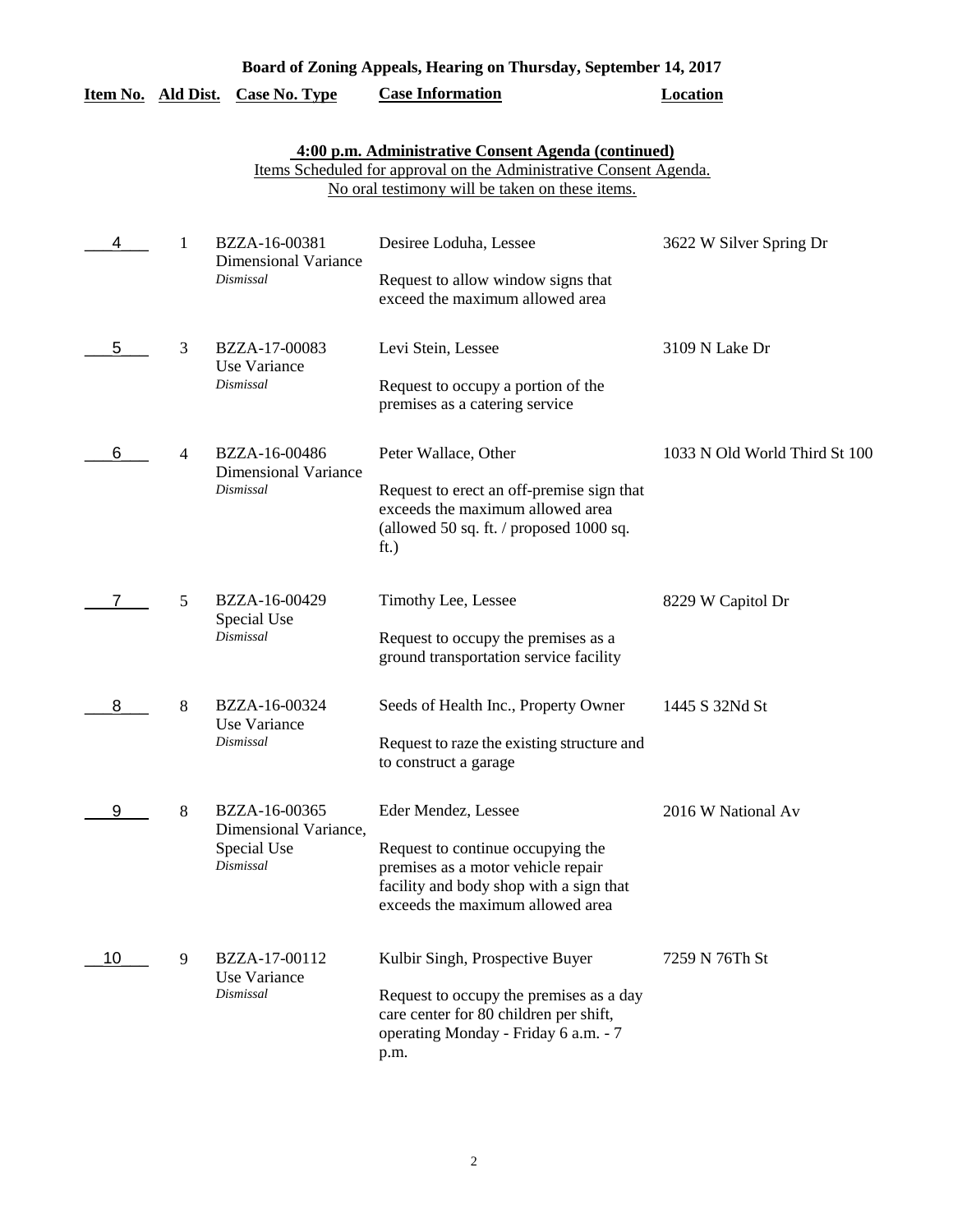|                           |    |                                                                           | Board of Zoning Appeals, Hearing on Thursday, September 14, 2017                                                                                                                                               |                      |
|---------------------------|----|---------------------------------------------------------------------------|----------------------------------------------------------------------------------------------------------------------------------------------------------------------------------------------------------------|----------------------|
| <u>Item No. Ald Dist.</u> |    | <b>Case No. Type</b>                                                      | <b>Case Information</b>                                                                                                                                                                                        | Location             |
|                           |    |                                                                           | 4:00 p.m. Administrative Consent Agenda (continued)<br>Items Scheduled for approval on the Administrative Consent Agenda.<br>No oral testimony will be taken on these items.                                   |                      |
| 11                        | 9  | BZZA-17-00201<br>Use Variance<br>Dismissal                                | First Choice Learning Center, Lessee<br>Request to occupy a portion of the<br>premises as a 24 hour day care center for<br>125 children per shift infant through 12<br>years of age, operating Monday - Sunday | 6900 W Brown Deer Rd |
| 12                        | 11 | BZZA-17-00176<br>Dimensional Variance, Lessee<br>Special Use<br>Dismissal | U.S. Cellular Operating Company LLC,<br>Request to construct a transmission<br>tower that exceeds the maximum<br>allowed height and without the<br>minimum required landscaping                                | 5114 W Howard Av     |
| 13                        | 11 | BZZA-17-00180<br>Dimensional Variance, Lessee<br>Special Use<br>Dismissal | U.S. Cellular Operating Company LLC,<br>Request to construct a transmission<br>tower that exceeds the maximum<br>permitted height and without the<br>minimum required landscaping                              | 3171 S 76Th St       |
| 14                        | 12 | BZZA-17-00087<br>Special Use<br>Dismissal                                 | Bufracio Mayorga, Lessee<br>Request to occupy the premises as a light<br>motor vehicle sales and body shop                                                                                                     | 1313 W National Av   |

**4:00 p.m. Consent Agenda.**

Items Scheduled for approval on the Consent Agenda.

No oral testimony will be taken on these items.

*If there are any objections to these approvals, please make them known to the Board office in writing at least 24 hours prior to the time of the hearing. If written objections to these approvals are received, the item will not be approved and will be held for a public hearing to allow additional testimony.*

 $15$ 

Special Use 4

BZZA-17-00333 Fresenius Medical Care, Lessee 161 W Wisconsin Av 300

Request to occupy a portion of the premises as a medical office.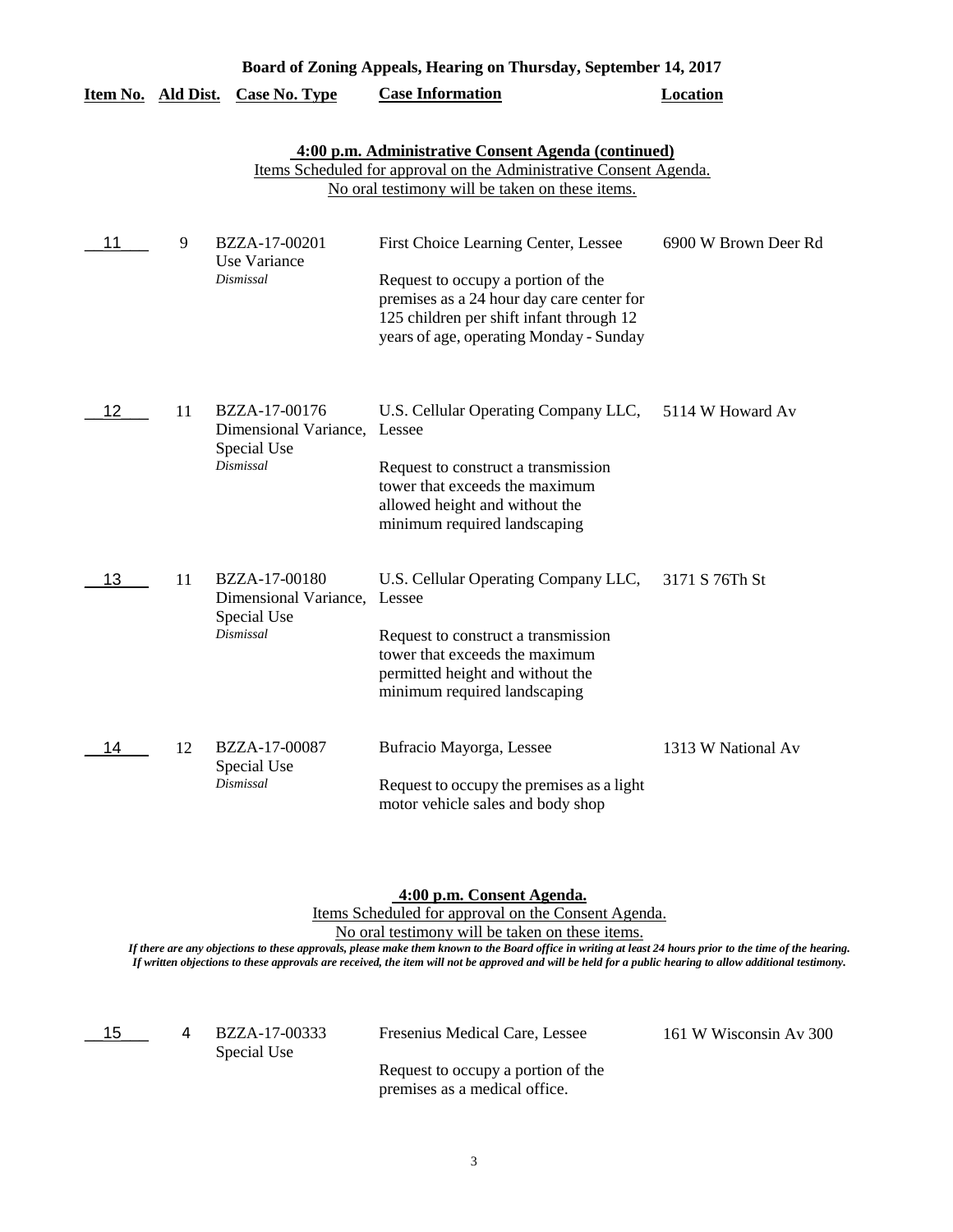|  |  | Item No. Ald Dist. Case No. Type | <b>Case Information</b> | Location |
|--|--|----------------------------------|-------------------------|----------|
|--|--|----------------------------------|-------------------------|----------|

Items Scheduled for approval on the Consent Agenda.

No oral testimony will be taken on these items.

| 16 | 15 | BZZA-17-00301<br>Special Use                 | Revive Youth & Family, Property<br>Owner                                                                                                                                                                                                                                                                                                                | 2518 N 17Th St     |
|----|----|----------------------------------------------|---------------------------------------------------------------------------------------------------------------------------------------------------------------------------------------------------------------------------------------------------------------------------------------------------------------------------------------------------------|--------------------|
|    |    |                                              | Request to continue occupying the<br>premises as a group home for 5<br>occupants                                                                                                                                                                                                                                                                        |                    |
| 17 | 15 | BZZA-17-00266<br>Special Use                 | Vision Kids Academy, Inc, Lessee<br>Request to increase the hours of<br>operation from Monday - Friday 6:00<br>a.m. - midnight to Monday - Friday 6:00<br>a.m. - midnight, Saturday 6:00<br>a.m. - 9:00 p.m., and Sunday 6:00<br>a.m. - 6:00 p.m. for the Board-approved<br>day care center for 38 children per shift<br>infant through 12 years of age | 2836 N Teutonia Av |
| 18 | 15 | BZZA-17-00268<br>Special Use                 | Sharon Nelson, Lessee<br>Request to occupy the premises as a day<br>care center for 75 children per shift<br>infant through 12 years of age, operating<br>Monday - Sunday 6:00 a.m. - 11:00 p.m.                                                                                                                                                        | 2850 N Teutonia Av |
| 19 | 1  | BZZA-17-00272<br>Special Use                 | Ma'ruf, Inc., Prospective Buyer<br>Request to occupy the premises as a<br>community center                                                                                                                                                                                                                                                              | 2110 W Hampton Av  |
| 20 | 1  | BZZA-17-00271<br><b>Dimensional Variance</b> | Matt & Diane Kistler, Property Owner<br>Request to erect a side street fence that<br>exceeds the maximum allowed height<br>(allowed 4 ft. / proposed 6 ft.)                                                                                                                                                                                             | 5383 N 13Th St     |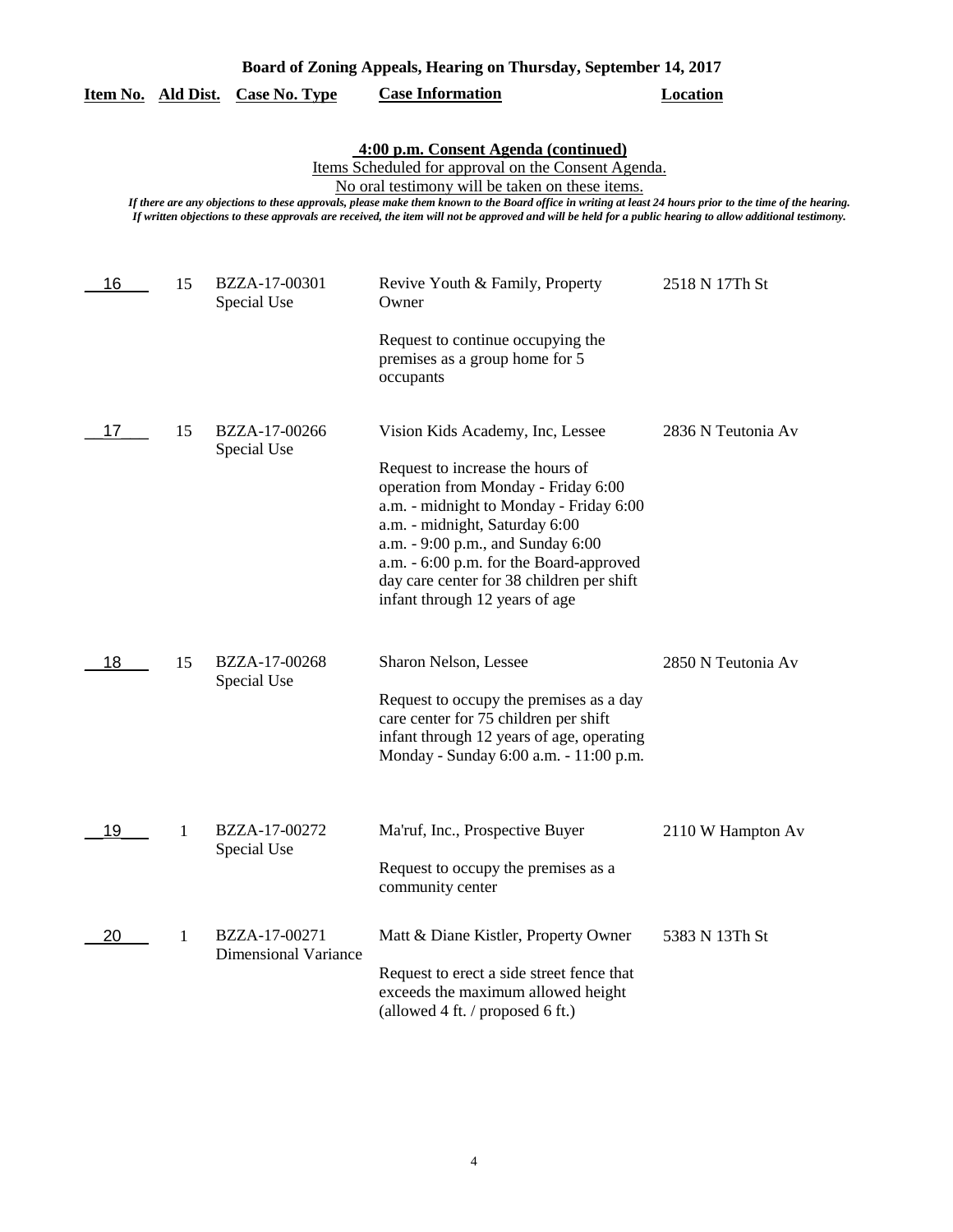| Board of Zoning Appeals, Hearing on Thursday, September 14, 2017 |  |  |  |
|------------------------------------------------------------------|--|--|--|
|                                                                  |  |  |  |

|  |  | Item No. Ald Dist. Case No. Type | <b>Case Information</b> | Location |
|--|--|----------------------------------|-------------------------|----------|
|--|--|----------------------------------|-------------------------|----------|

Items Scheduled for approval on the Consent Agenda.

No oral testimony will be taken on these items.

| 21 | 1              | BZZA-17-00281<br>Use Variance | Christ Child Society, Inc. Milwaukee<br>Chapter, Lessee                                                                                                                                            | 4033 W Good Hope Rd      |
|----|----------------|-------------------------------|----------------------------------------------------------------------------------------------------------------------------------------------------------------------------------------------------|--------------------------|
|    |                |                               | Request to continue occupying a portion<br>of the premises as a second-hand sales<br>facility                                                                                                      |                          |
| 22 | 1              | BZZA-17-00318<br>Special Use  | New Beginnings Are Possible, Other<br>Request to occupy the premises as a                                                                                                                          | 6100 N 42Nd St           |
|    |                |                               | community center                                                                                                                                                                                   |                          |
| 23 | $\overline{2}$ | BZZA-17-00249<br>Special Use  | Auto Cave LLC, Lessee                                                                                                                                                                              | 9832 W Appleton Av       |
|    |                |                               | Request to add a motor vehicle repair<br>facility and to continue occupying the<br>premises as a motor vehicle sales facility<br>(this is a new operator)                                          |                          |
| 24 | 4              | BZZA-17-00282<br>Special Use  | City of Light Church, Inc. DBA<br>Spectrum Arts, Lessee                                                                                                                                            | 161 W Wisconsin Av L1700 |
|    |                |                               | Request to occupy a portion of the<br>premises as a community center                                                                                                                               |                          |
| 25 | 4              | BZZA-17-00319<br>Special Use  | Towne Realty, Inc., Property Owner                                                                                                                                                                 | 801 W Wisconsin Av       |
|    |                |                               | Request to continue occupying the<br>premises as a principal use parking lot                                                                                                                       |                          |
| 26 | 6              | BZZA-17-00269<br>Special Use  | New Horizon Center, Lessee                                                                                                                                                                         | 4200 N Holton St         |
|    |                |                               | Request to continue occupying a portion<br>of the premises as a day care center for<br>74 children per shift infant through 12<br>years of age, operating Monday - Friday<br>6:00 a.m. - 7:00 p.m. |                          |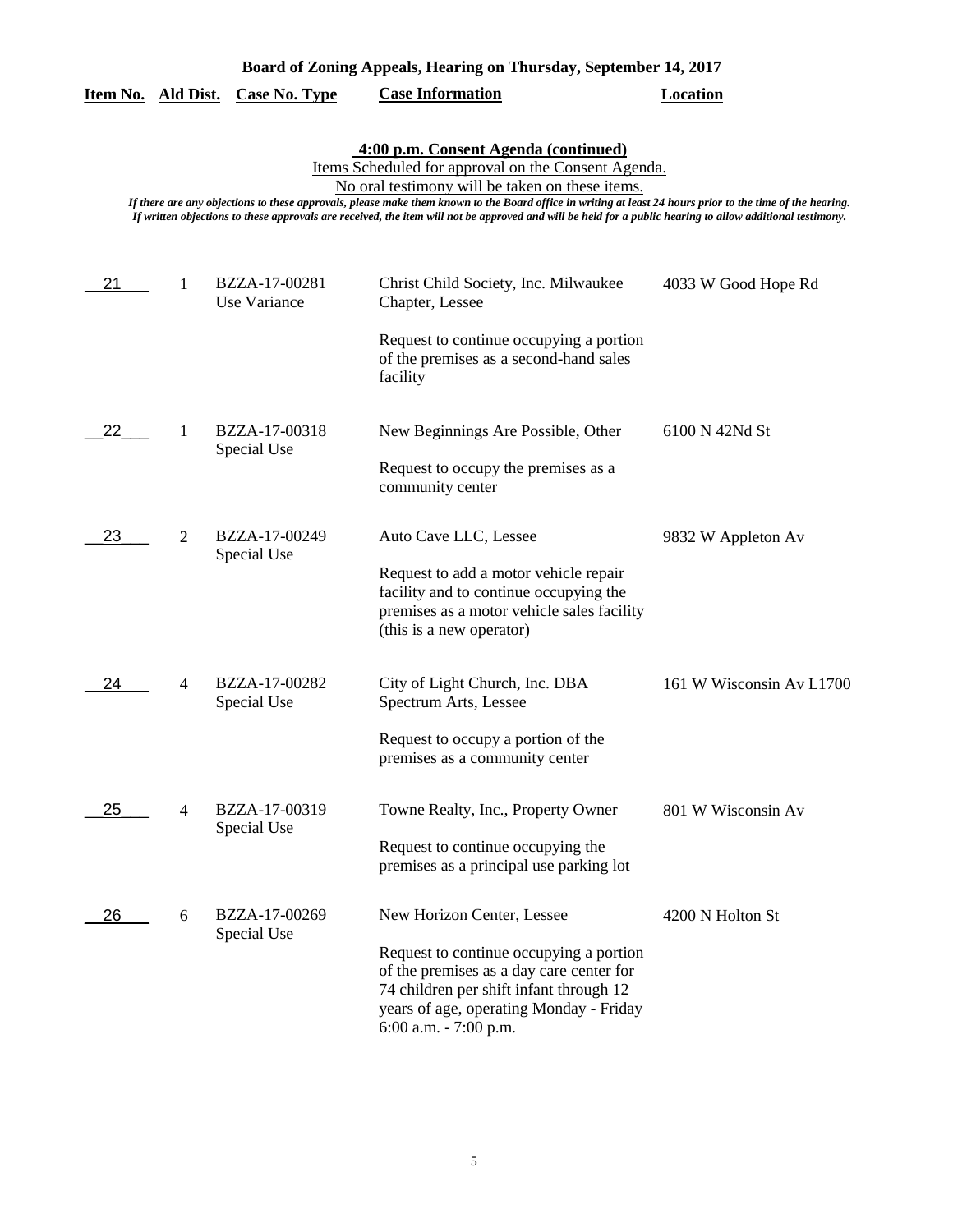| Board of Zoning Appeals, Hearing on Thursday, September 14, 2017 |  |
|------------------------------------------------------------------|--|
|------------------------------------------------------------------|--|

|  |  | Item No. Ald Dist. Case No. Type | <b>Case Information</b> | Location |
|--|--|----------------------------------|-------------------------|----------|
|--|--|----------------------------------|-------------------------|----------|

Items Scheduled for approval on the Consent Agenda.

No oral testimony will be taken on these items.

| 27 | 6 | BZZA-17-00304<br>Special Use                          | Sophiea Agee, Lessee<br>Request to increase the number of<br>children from 16 to 19 per shift infant<br>through 12 years of age, and to continue<br>occupying the premises as a day care<br>center operating Monday - Friday 6:00<br>a.m. - midnight (this is a new operator)                      | 907 W Atkinson Av     |
|----|---|-------------------------------------------------------|----------------------------------------------------------------------------------------------------------------------------------------------------------------------------------------------------------------------------------------------------------------------------------------------------|-----------------------|
| 28 | 6 | BZZA-17-00302<br>Special Use                          | Yvonne Nelson, Lessee<br>Request to occupy a portion of the<br>premises as a second-hand sales facility                                                                                                                                                                                            | 500 E Burleigh St     |
| 29 | 7 | BZZA-17-00334<br><b>Dimensional Variance</b>          | Compass Properties, LLC, Prospective<br>Buyer<br>Request to allow a permitted accessory<br>use parking lot that does not meet the<br>minimum required landscaping                                                                                                                                  | 3637 W Fond Du Lac Av |
| 30 | 7 | BZZA-17-00335<br>Special Use                          | Kendra Hall-Williams, Lessee<br>Request to continue occupying the<br>premises as a day care center for 94<br>children per shift infant through 12 years<br>of age, operating Monday - Friday 6:00<br>a.m. - 11:30 p.m. and Saturday - Sunday<br>6:00 a.m. $-6:00$ p.m. (this is a new<br>operator) | 4345 W Fond Du Lac Av |
| 31 | 8 | BZZA-17-00299<br>Dimensional Variance,<br>Special Use | Iglesia El Dios Vivo Church, Lessee<br>Request to continue occupying the<br>premises as a religious assembly hall<br>that does not meet the minimum required<br>number of parking spaces                                                                                                           | 2237 W Forest Home Av |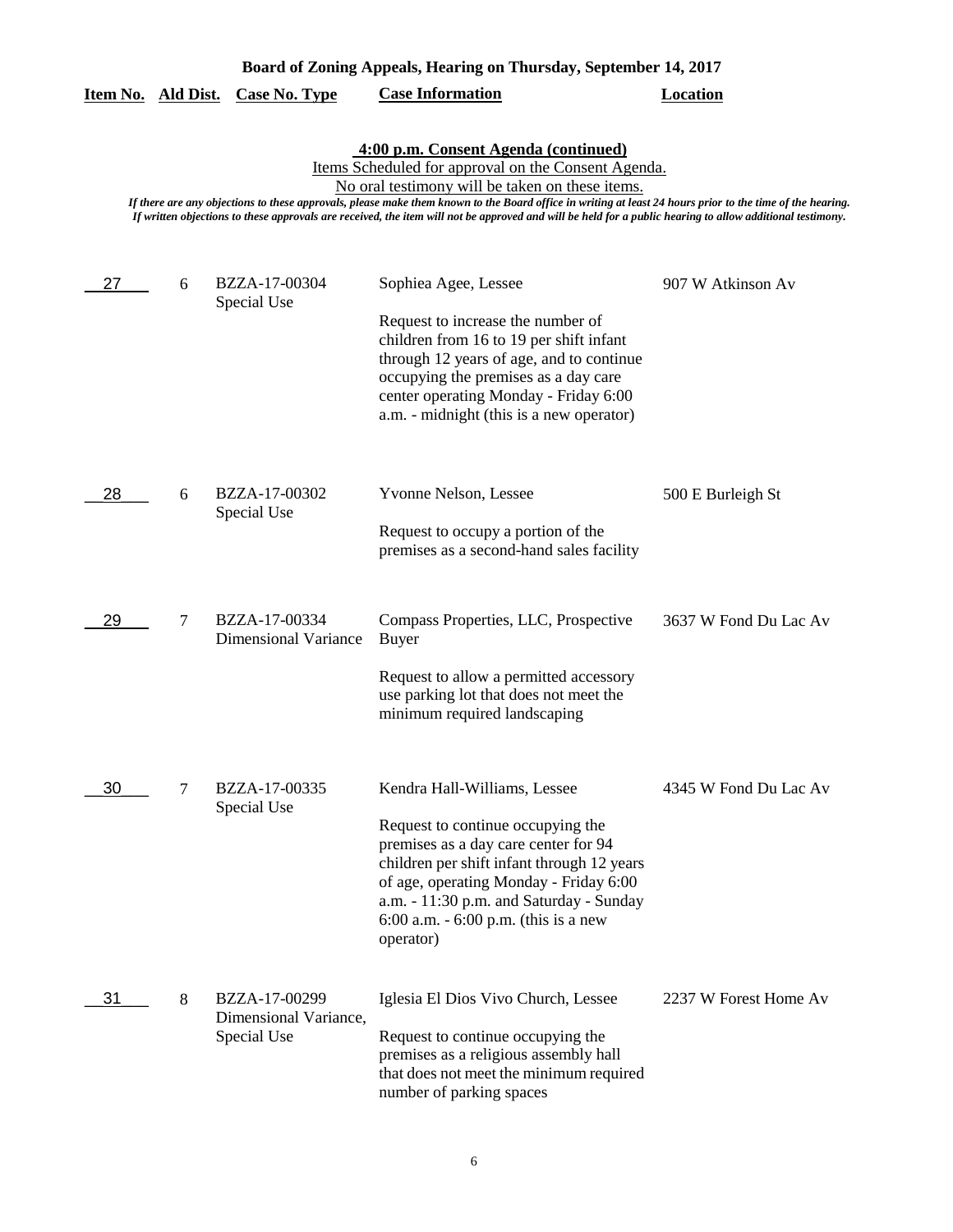|  |  | Board of Zoning Appeals, Hearing on Thursday, September 14, 2017 |  |
|--|--|------------------------------------------------------------------|--|
|  |  |                                                                  |  |

| Item No. |  | Ald Dist. Case No. Type | <b>Case Information</b> | Location |
|----------|--|-------------------------|-------------------------|----------|
|----------|--|-------------------------|-------------------------|----------|

Items Scheduled for approval on the Consent Agenda.

No oral testimony will be taken on these items.

| 32 | 9  | BZZA-17-00276<br><b>Dimensional Variance</b> | Randy Miller, Property Owner<br>Request to continue occupying the<br>premises as a permitted contractor's yard<br>that does not meet the minimum required<br>landscaping                                                                                                          | 6438 W Mill Rd       |
|----|----|----------------------------------------------|-----------------------------------------------------------------------------------------------------------------------------------------------------------------------------------------------------------------------------------------------------------------------------------|----------------------|
| 33 | 9  | BZZA-17-00254<br>Special Use                 | Ashley Wilkerson, Lessee<br>Request to continue occupying the<br>premises as a day care center for 62<br>children per shift infant through 12 years<br>of age, operating Monday - Saturday<br>6:00 a.m. - midnight and Sunday 9:00<br>$a.m. - 9:00$ p.m. (this is a new operator) | 8615 W Brown Deer Rd |
| 34 | 9  | BZZA-17-00317<br><b>Dimensional Variance</b> | Shannon Pechauer, Property Owner<br>Request to allow parking of a vehicle<br>that exceeds the maximum allowed<br>length (allowed 22 ft. / proposed 26 ft.)                                                                                                                        | 6569 N 52Nd St       |
| 35 | 10 | BZZA-17-00290<br>Special Use                 | Joudeh Hamed, Lessee<br>Request to continue occupying the<br>premises as a motor vehicle filling<br>station and car wash (this is a new<br>operator)                                                                                                                              | 5602 W Vliet St      |
| 36 | 11 | BZZA-17-00305<br>Special Use                 | Pentecostal Jehova Rafa Inc., Property<br>Owner<br>Request to continue occupying the<br>premises as a religious assembly hall                                                                                                                                                     | 3500 W Oklahoma Av   |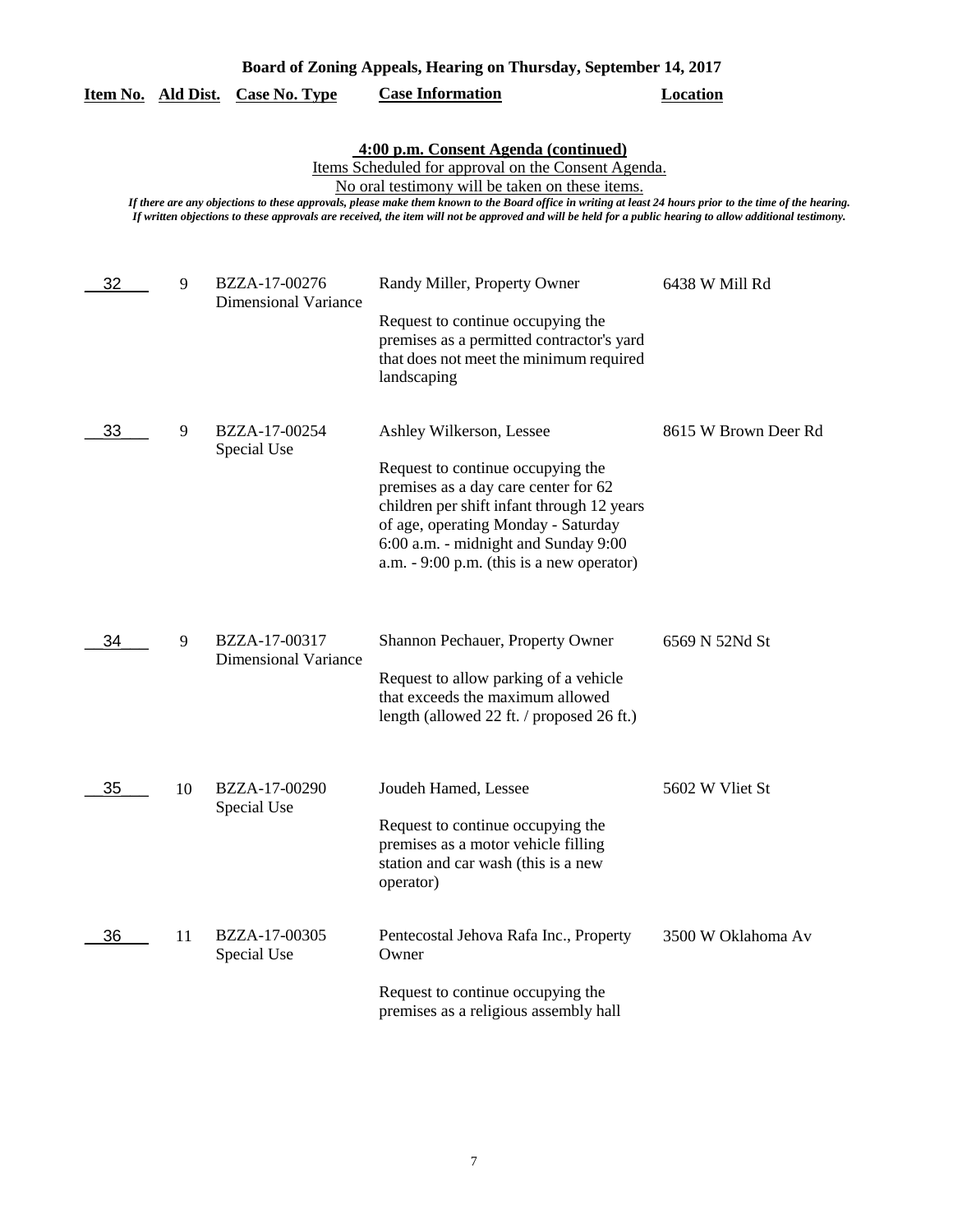| Board of Zoning Appeals, Hearing on Thursday, September 14, 2017 |    |                                              |                                                                                                                                                                                                                                                                                                                                                                                                                                                                          |                             |  |
|------------------------------------------------------------------|----|----------------------------------------------|--------------------------------------------------------------------------------------------------------------------------------------------------------------------------------------------------------------------------------------------------------------------------------------------------------------------------------------------------------------------------------------------------------------------------------------------------------------------------|-----------------------------|--|
| Item No. Ald Dist.                                               |    | <b>Case No. Type</b>                         | <b>Case Information</b>                                                                                                                                                                                                                                                                                                                                                                                                                                                  | <b>Location</b>             |  |
|                                                                  |    |                                              | 4:00 p.m. Consent Agenda (continued)<br>Items Scheduled for approval on the Consent Agenda.<br>No oral testimony will be taken on these items.<br>If there are any objections to these approvals, please make them known to the Board office in writing at least 24 hours prior to the time of the hearing.<br>If written objections to these approvals are received, the item will not be approved and will be held for a public hearing to allow additional testimony. |                             |  |
| 37                                                               | 11 | BZZA-17-00295<br>Use Variance                | Snack America, LLC, Property Owner<br>Request to occupy a portion of the<br>premises as a dwelling unit                                                                                                                                                                                                                                                                                                                                                                  | 3419 W Forest Home Av       |  |
| 38                                                               | 11 | BZZA-17-00326<br><b>Dimensional Variance</b> | Ann Scherbert, Property Owner<br>Request to erect a fence in the front yard<br>that exceeds the maximum allowed<br>height (allowed 4 ft. / proposed 6 ft.)                                                                                                                                                                                                                                                                                                               | 9610 W Howard Av            |  |
| 39                                                               | 12 | BZZA-16-00472<br>Special Use                 | Multi-Cultural Counseling Services II,<br>Inc. DBA Renew Counseling Services,<br>Lessee<br>Request to occupy a portion of the<br>premises as a social service facility                                                                                                                                                                                                                                                                                                   | 1225 W Historic Mitchell St |  |
| 40                                                               | 12 | BZZA-17-00314<br>Dimensional Variance        | United Community Center, Property<br>Owner<br>Request to construct a permitted school<br>that does not meet the minimum required<br>rear setback and exceeds the maximum<br>allowed building height                                                                                                                                                                                                                                                                      | 1022 S 6Th St               |  |
| 41                                                               | 12 | BZZA-17-00296<br><b>Dimensional Variance</b> | Ralph Bruno, Property Owner<br>Request to erect two signs, one of which<br>exceeds the maximum allowed area and<br>neither of which will be attached to flat,<br>opaque wall surfaces                                                                                                                                                                                                                                                                                    | 1120 S Barclay St           |  |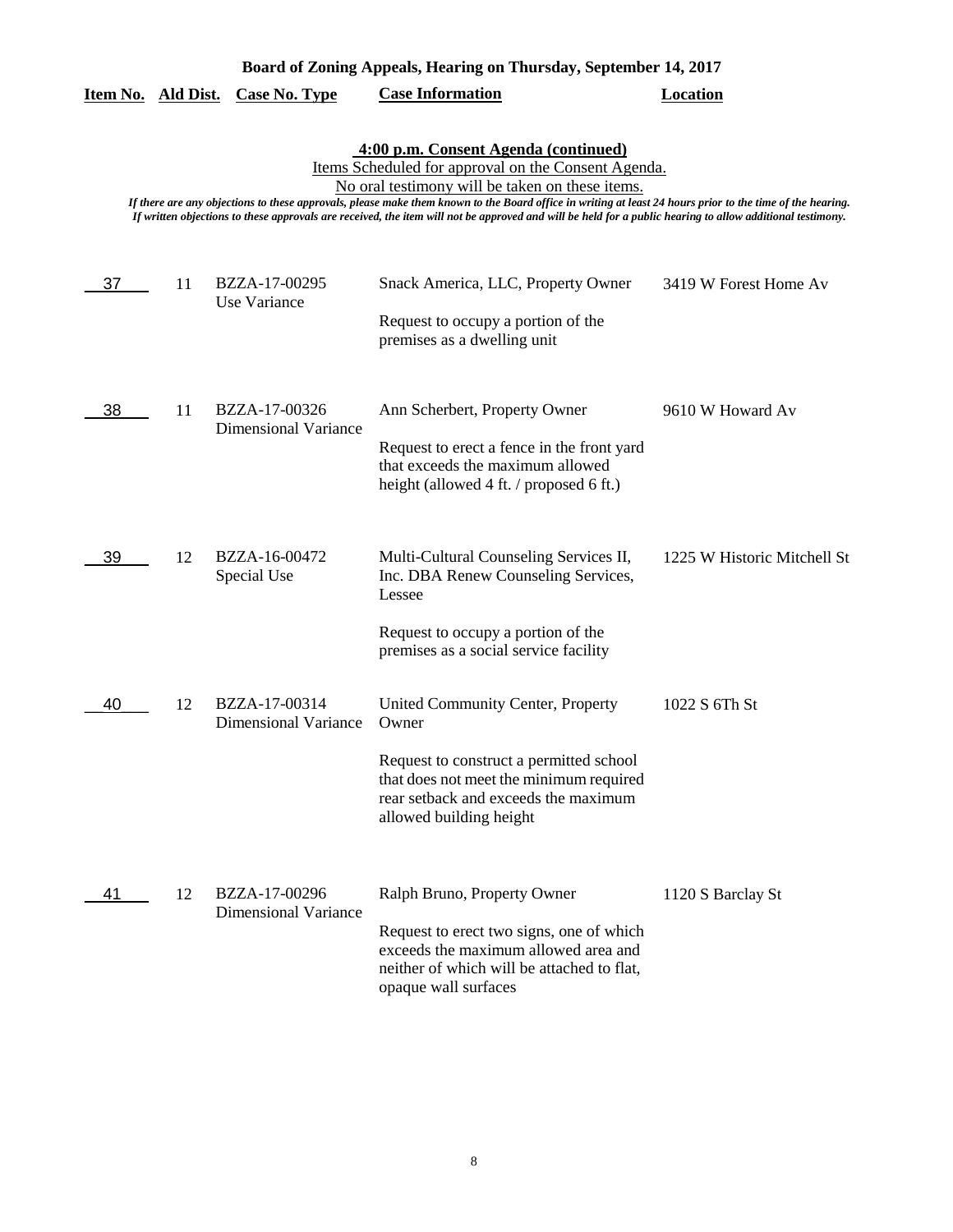|  |  | Board of Zoning Appeals, Hearing on Thursday, September 14, 2017 |  |
|--|--|------------------------------------------------------------------|--|
|  |  |                                                                  |  |

|  |  | Item No. Ald Dist. Case No. Type | <b>Case Information</b> | Location |
|--|--|----------------------------------|-------------------------|----------|
|--|--|----------------------------------|-------------------------|----------|

Items Scheduled for approval on the Consent Agenda.

No oral testimony will be taken on these items.

| 42 | 13 | BZZA-17-00275<br><b>Dimensional Variance</b> | Daniel Gitzlaff, Property Owner                                                                                                      | 2523 W Denis Av        |
|----|----|----------------------------------------------|--------------------------------------------------------------------------------------------------------------------------------------|------------------------|
|    |    |                                              | Request to erect fence in the front and<br>side yard that exceeds the maximum<br>allowed height (allowed 4 ft. / proposed<br>6 ft.)  |                        |
| 43 | 14 | BZZA-17-00293<br>Special Use                 | U.S. Venture, Inc., Lessee<br>Request to expand the Board-approved<br>hazardous materials storage facility                           | 1626 S Harbor Dr       |
| 44 | 14 | BZZA-17-00315<br><b>Dimensional Variance</b> | Dianna Maldonado, Property Owner<br>Request to construct a garage rooftop<br>deck that exceeds the maximum allowed<br>railing height | 2976 S Superior St     |
| 45 | 14 | BZZA-17-00325<br>Special Use                 | Plume LLC, Lessee<br>Request to occupy a portion of the<br>premises as a second-hand sales facility                                  | 3001 S Kinnickinnic Av |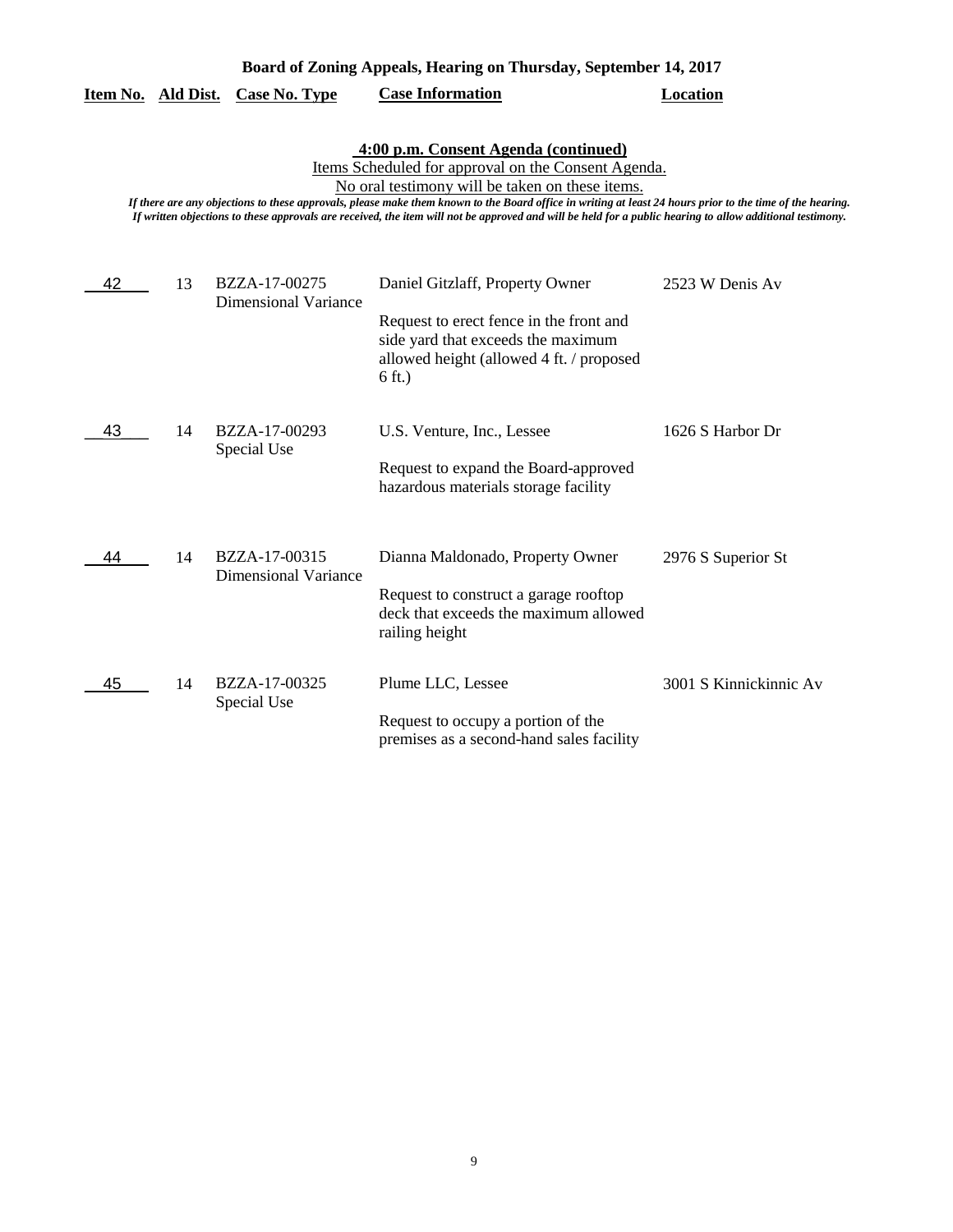| Board of Zoning Appeals, Hearing on Thursday, September 14, 2017 |                                                                                                                                                   |                                                       |                                                                                                                                                                                      |                    |  |  |  |
|------------------------------------------------------------------|---------------------------------------------------------------------------------------------------------------------------------------------------|-------------------------------------------------------|--------------------------------------------------------------------------------------------------------------------------------------------------------------------------------------|--------------------|--|--|--|
| Item No. Ald Dist.                                               |                                                                                                                                                   | <b>Case No. Type</b>                                  | <b>Case Information</b>                                                                                                                                                              | <b>Location</b>    |  |  |  |
|                                                                  | 4:15 p.m. Public Hearings.<br>Please note that each item scheduled for a public hearing has been scheduled for approximately five to ten minutes. |                                                       |                                                                                                                                                                                      |                    |  |  |  |
|                                                                  |                                                                                                                                                   |                                                       | If an item takes longer than its allotted time, the item may be adjourned to the next available hearing date.                                                                        |                    |  |  |  |
| 46                                                               | 1                                                                                                                                                 | BZZA-17-00181<br>Special Use                          | Select Auto Parts and Sales Inc, Lessee<br>Request to add light motor vehicles sales<br>to the Board-approved indoor salvage<br>operation and light motor vehicle repair<br>facility | 2500 W Cornell St  |  |  |  |
| 47                                                               | $\overline{2}$                                                                                                                                    | BZZA-17-00294<br>Special Use                          | Gertrude Byrd, Lessee<br>Request to occupy the premises as a<br>24-hour day care center for 40 per shift<br>infant through 12 years of age, operating<br>Monday - Sunday             | 6809 W Hampton Av  |  |  |  |
| 48                                                               | 2                                                                                                                                                 | BZZA-17-00264<br>Dimensional Variance,<br>Special Use | Vincent Parr, Lessee<br>Request to occupy the premises as a<br>motor vehicle sales facility that does not<br>meet the minimum required landscaping                                   | 6826 W Capitol Dr  |  |  |  |
| 49                                                               | 5                                                                                                                                                 | BZZA-17-00311<br>Use Variance                         | Northstar Loans, Lessee<br>Request to occupy a portion of the<br>premises as a payday loan agency                                                                                    | 8333 W Appleton Av |  |  |  |
| 50                                                               | 5                                                                                                                                                 | BZZA-17-00313<br>Special Use                          | Shree Capitol LLC, Prospective Buyer<br>Request to occupy the premises as a<br>fast-food/carry-out restaurant with a<br>drive-through facility                                       | 7926 W Capitol Dr  |  |  |  |
| 51                                                               | 6                                                                                                                                                 | BZZA-17-00261<br>Special Use                          | HeartLove Place Inc., Lessee<br>Request to occupy a portion of the<br>premises as a social service facility                                                                          | 1927 N 4Th St      |  |  |  |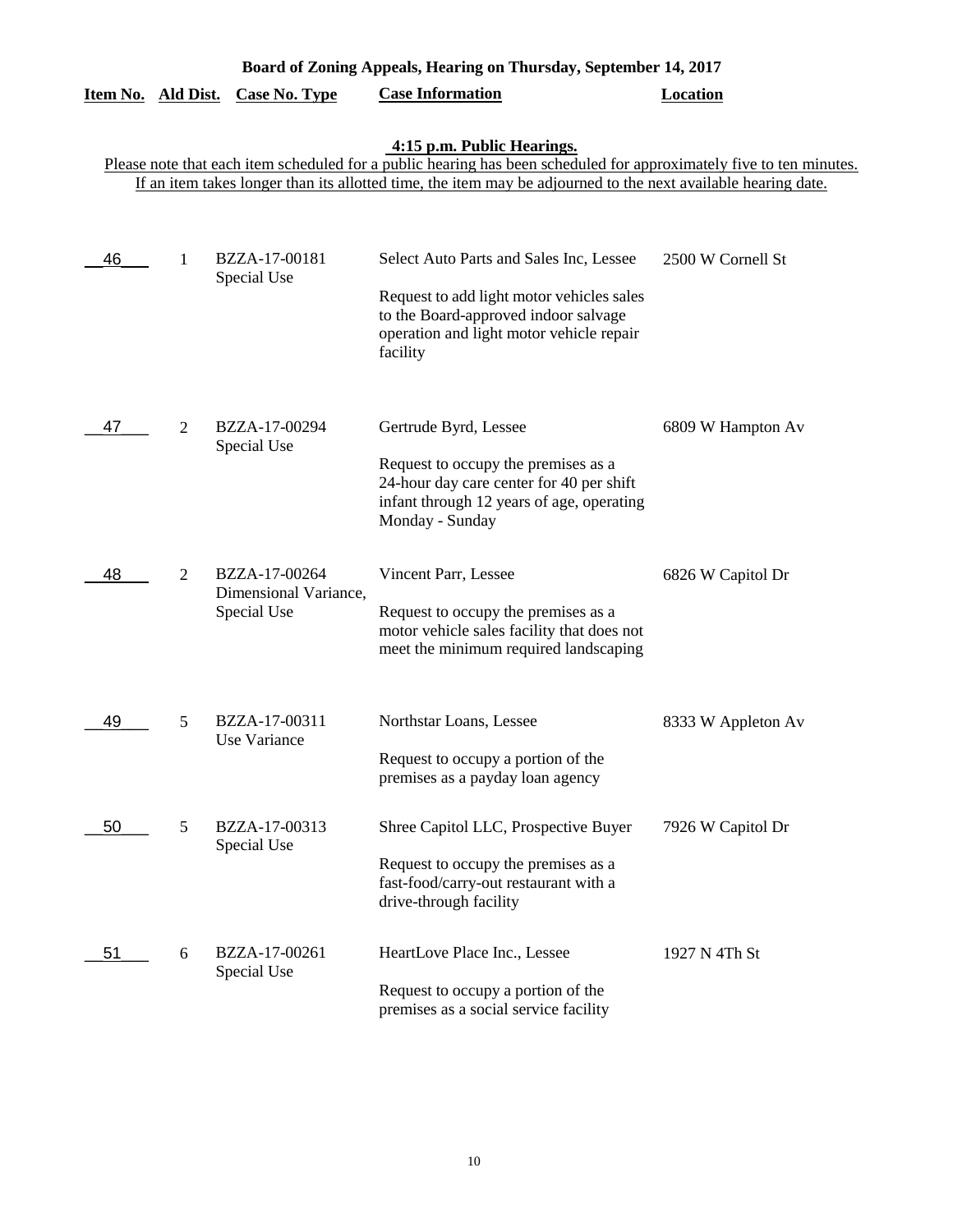|                    | Board of Zoning Appeals, Hearing on Thursday, September 14, 2017 |                              |                                                                                                                                                                                                                                                                               |                 |  |  |  |
|--------------------|------------------------------------------------------------------|------------------------------|-------------------------------------------------------------------------------------------------------------------------------------------------------------------------------------------------------------------------------------------------------------------------------|-----------------|--|--|--|
| Item No. Ald Dist. |                                                                  | Case No. Type                | <b>Case Information</b>                                                                                                                                                                                                                                                       | Location        |  |  |  |
|                    |                                                                  |                              | 4:15 p.m. Public Hearings (continued)<br>Please note that each item scheduled for a public hearing has been scheduled for approximately five to ten minutes.<br>If an item takes longer than its allotted time, the item may be adjourned to the next available hearing date. |                 |  |  |  |
| 52                 | 6                                                                | BZZA-17-00170<br>Special Use | Imad Hammad, Property Owner<br>Request to occupy a portion of the<br>premises as a motor vehicle sales facility                                                                                                                                                               | 415 E Center St |  |  |  |

# **5:15 p.m. Public Hearings.**

Please note that each item scheduled for a public hearing has been scheduled for approximately five to ten minutes. If an item takes longer than its allotted time, the item may be adjourned to the next available hearing date.

| 53 | 7      | BZZA-17-00225<br>Special Use                 | Luis Mercado, Lessee                                                                                                                                                                                      | 3813 N 35Th St     |
|----|--------|----------------------------------------------|-----------------------------------------------------------------------------------------------------------------------------------------------------------------------------------------------------------|--------------------|
|    |        |                                              | Request to continue occupying the<br>premises as a motor vehicle repair<br>facility                                                                                                                       |                    |
| 54 | 7      | BZZA-17-00224<br>Special Use                 | Luis Mercado, Lessee                                                                                                                                                                                      | 3801 N 35Th St     |
|    |        |                                              | Request to continue occupying the<br>premises as a motor vehicle repair<br>facility and body shop                                                                                                         |                    |
| 55 | 7      | BZZA-17-00245<br><b>Dimensional Variance</b> | Strong Blocks Milwaukee II, LLC,<br><b>Property Owner</b>                                                                                                                                                 | 4813 W Medford Av  |
|    |        |                                              | Request to allow a parking space in the<br>front yard                                                                                                                                                     |                    |
| 56 | $\tau$ | BZZA-17-00250<br><b>Dimensional Variance</b> | Earnest Bridges, Lessee<br>Request to occupy the premises as a<br>permitted light motor vehicle outdoor<br>storage facility without the minimum<br>required landscaping to the<br>Board-approved car wash | 3002 W Burleigh St |
| 57 | 7      | BZZA-17-00324<br>Use Variance                | Makini Triplett, Lessee<br>Request to occupy the premises as a<br>24-hour day care center for 8 children<br>per shift infant through 12 years of age,<br>operating Monday - Sunday                        | 3124 N 52Nd St     |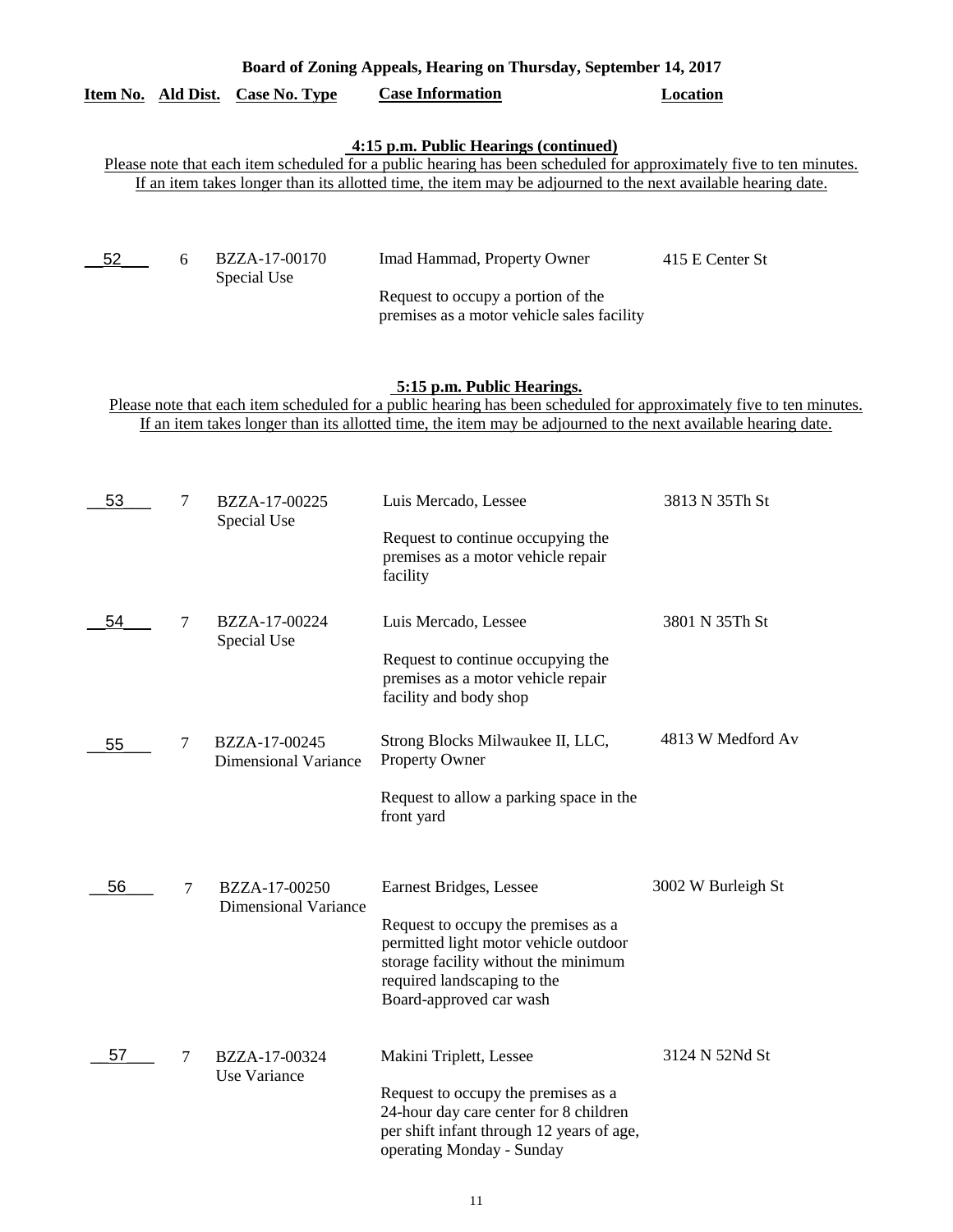|    |                                                                                                                                                                                                                                                                    |                                  | 5:15 p.m. Public Hearings (continued)<br>Please note that each item scheduled for a public hearing has been scheduled for approximately five to ten minutes.                                                                 |                      |  |  |
|----|--------------------------------------------------------------------------------------------------------------------------------------------------------------------------------------------------------------------------------------------------------------------|----------------------------------|------------------------------------------------------------------------------------------------------------------------------------------------------------------------------------------------------------------------------|----------------------|--|--|
|    |                                                                                                                                                                                                                                                                    |                                  | If an item takes longer than its allotted time, the item may be adjourned to the next available hearing date.                                                                                                                |                      |  |  |
| 58 | 7                                                                                                                                                                                                                                                                  | BZZA-15-0034257-H<br>Special Use | Michael Garland, Property Owner<br>Request to add a motor vehicle sales and<br>repair facility and continue occupying<br>the premises as a ground transportation<br>service                                                  | 2715 W Townsend St   |  |  |
|    | 6:15 p.m. Public Hearings.<br>Please note that each item scheduled for a public hearing has been scheduled for approximately five to ten minutes.<br>If an item takes longer than its allotted time, the item may be adjourned to the next available hearing date. |                                  |                                                                                                                                                                                                                              |                      |  |  |
| 59 | 8                                                                                                                                                                                                                                                                  | BZZA-17-00227<br>Use Variance    | Graciela Hernandez,<br>Request to continue occupying the<br>premises as a general retail<br>establishment (this is a new operator)                                                                                           | 3911 W Greenfield Av |  |  |
| 60 | 8                                                                                                                                                                                                                                                                  | BZZA-17-00298<br>Special Use     | REO Motors, Inc., Lessee<br>Request to occupy the premises as a light<br>motor vehicle repair facility                                                                                                                       | 2725 S 29Th St       |  |  |
| 61 | 8                                                                                                                                                                                                                                                                  | BZZA-17-00321<br>Special Use     | Ish Dhawan, Prospective Buyer<br>Request to construct a building and to<br>occupy the premises as a motor vehicle<br>filling station                                                                                         | 2122 W Burnham St    |  |  |
| 62 | 9                                                                                                                                                                                                                                                                  | BZZA-17-00320<br>Use Variance    | Browndeer Childcare Center LLC,<br>Lessee<br>Request to occupy a portion of the<br>premises as a day care center for 90<br>children per shift infant - 5 years of age,<br>operating Monday - Friday 6:00<br>a.m. - 6:00 p.m. | 6922 W Brown Deer Rd |  |  |
| 63 | 9                                                                                                                                                                                                                                                                  | BZZA-17-00312<br>Special Use     | Shree 76th LLC, Prospective Buyer<br>Request to occupy the premises as a<br>fast-food/carry-out restaurant with a<br>drive-through facility                                                                                  | 7272 N 76Th St       |  |  |

**Board of Zoning Appeals, Hearing on Thursday, September 14, 2017** 

**Item No. Ald Dist. Case No. Type Case Information Location**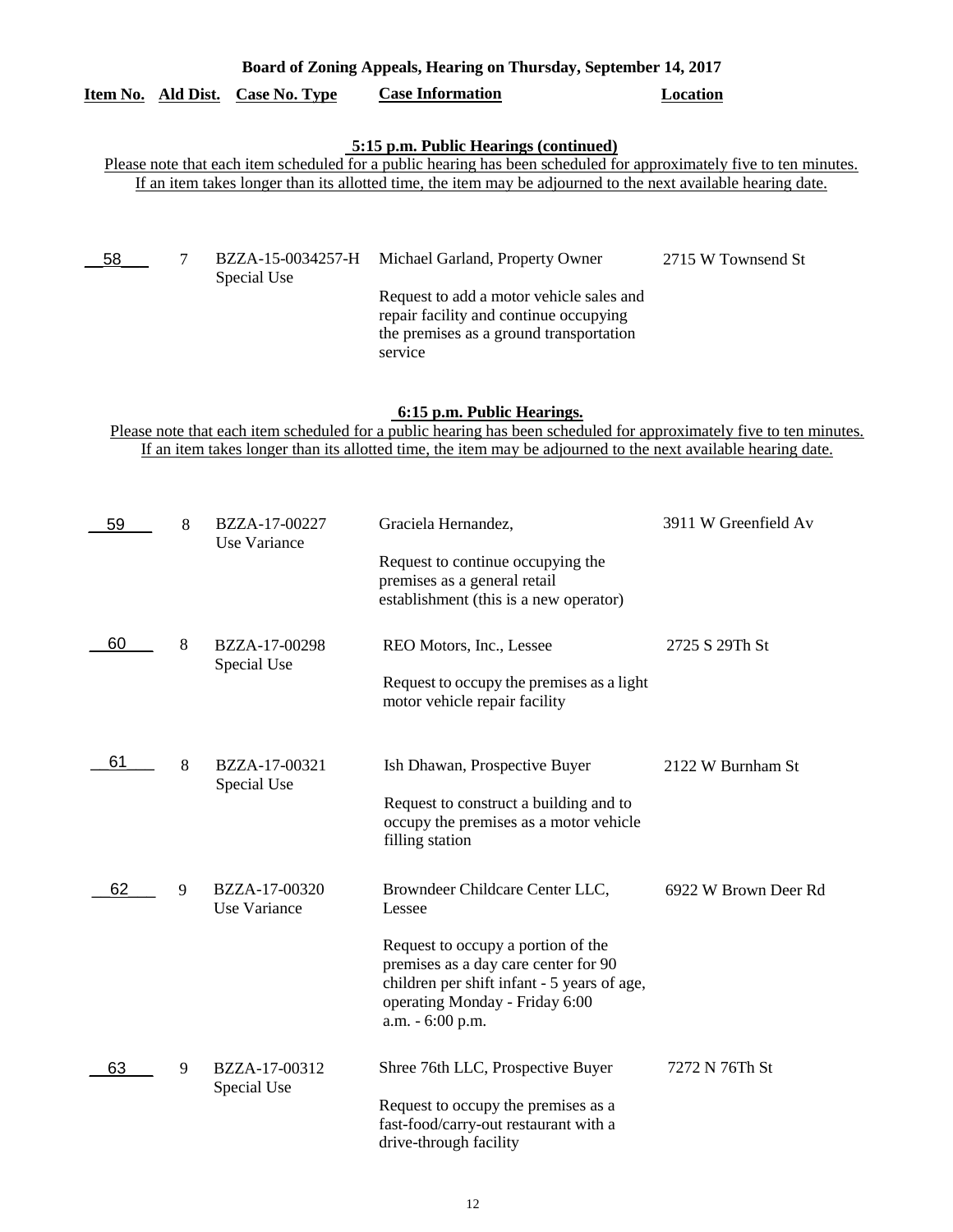| Board of Zoning Appeals, Hearing on Thursday, September 14, 2017                                                                                                                                                                                                              |    |                              |                                                                                                                                                                                              |                 |  |  |  |
|-------------------------------------------------------------------------------------------------------------------------------------------------------------------------------------------------------------------------------------------------------------------------------|----|------------------------------|----------------------------------------------------------------------------------------------------------------------------------------------------------------------------------------------|-----------------|--|--|--|
| Item No. Ald Dist.                                                                                                                                                                                                                                                            |    | <b>Case No. Type</b>         | <b>Case Information</b>                                                                                                                                                                      | Location        |  |  |  |
| 6:15 p.m. Public Hearings (continued)<br>Please note that each item scheduled for a public hearing has been scheduled for approximately five to ten minutes.<br>If an item takes longer than its allotted time, the item may be adjourned to the next available hearing date. |    |                              |                                                                                                                                                                                              |                 |  |  |  |
| 64                                                                                                                                                                                                                                                                            | 9  | BZZA-17-00252<br>Special Use | Beautiful & Strong Safe Home for Teens 6746 N 54Th St<br>Girls LLC, Lessee<br>Request to occupy the premises as a<br>group home for 5 occupants                                              |                 |  |  |  |
| 65                                                                                                                                                                                                                                                                            | 10 | BZZA-17-00131<br>Special Use | Advance Stores Company, Inc., Lessee<br>Request to continue occupying the<br>premises as a general retail<br>establishment (motor vehicle supply<br>store) with an accessory use parking lot | 5816 W North Av |  |  |  |

# **7:15 p.m. Public Hearings.**

Please note that each item scheduled for a public hearing has been scheduled for approximately five to ten minutes. If an item takes longer than its allotted time, the item may be adjourned to the next available hearing date.

| 66 | 12 | BZZA-17-00327<br>Dimensional Variance, | Coakley Brothers Company, Property<br>Owner                                                                                                                                                                                                                                              | 400 S 5Th St     |
|----|----|----------------------------------------|------------------------------------------------------------------------------------------------------------------------------------------------------------------------------------------------------------------------------------------------------------------------------------------|------------------|
|    |    | Special Use                            | Request to construct an addition to the<br>building that exceeds the maximum<br>allowed height and to construct a<br>parking lot that does not meet the<br>minimum required landscaping and is<br>located between the street façade of the<br>principal building and the street lot line |                  |
| 67 | 12 | BZZA-17-00219<br>Dimensional Variance, | <b>Ernest Martinez, Property Owner</b>                                                                                                                                                                                                                                                   | 1312 S 6Th St    |
|    |    | Special Use                            | Request to continue occupying the<br>premises as a religious assembly hall<br>that does not meet the minimum number<br>of required parking spaces                                                                                                                                        |                  |
| 68 | 13 | BZZA-17-00322<br>Use Variance          | Playtime Doggy Daycare, Property<br>Owner                                                                                                                                                                                                                                                | 1204 W Layton Av |
|    |    |                                        | Request to occupy the premises as an<br>animal boarding and grooming facility                                                                                                                                                                                                            |                  |